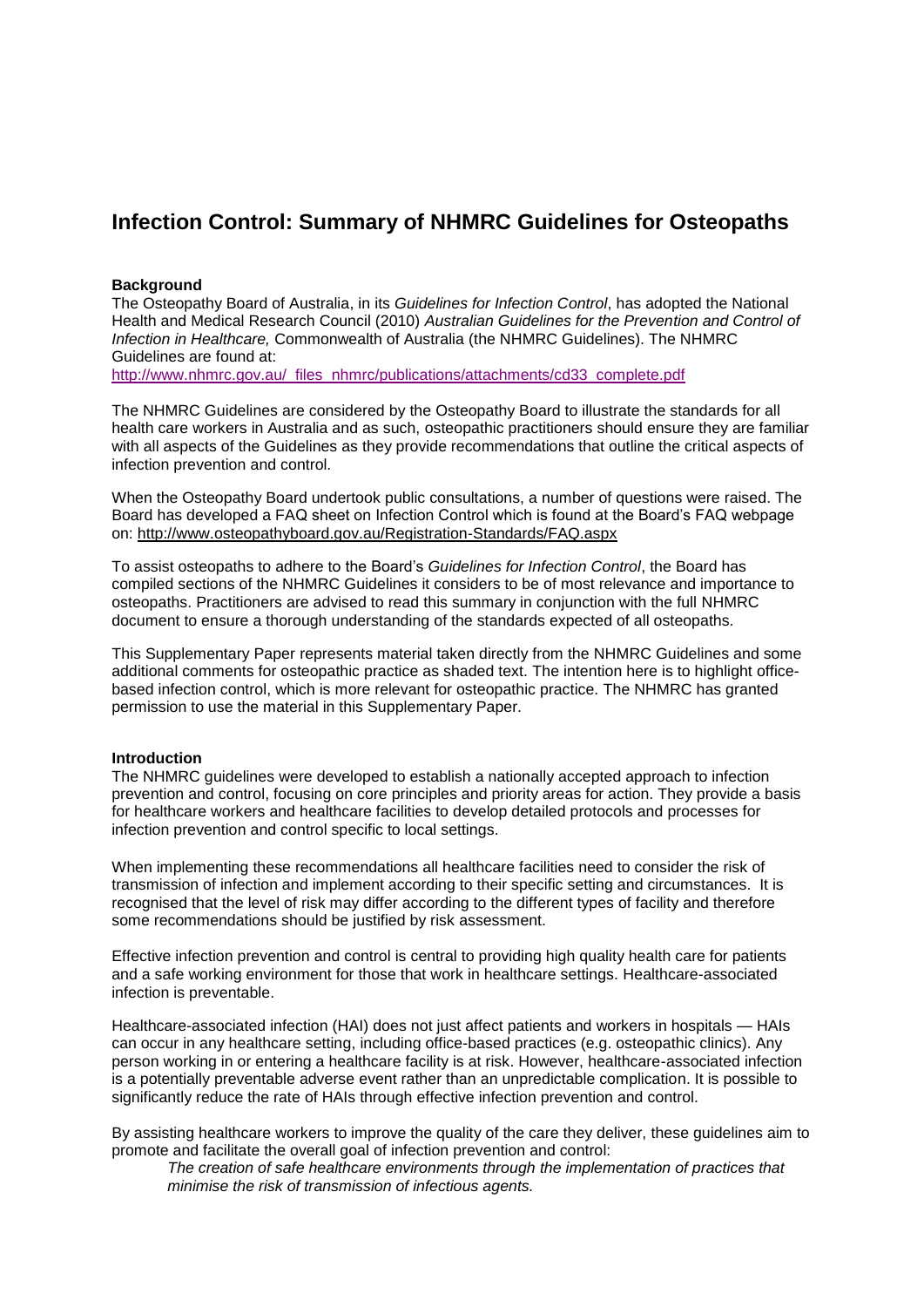This approach is underpinned by a risk-management framework to ensure the basic principles of infection prevention and control can be applied to a wide range of healthcare settings including officebased practice.

The evidence base for the guidelines addresses the highest level of risk of infection transmission in the healthcare setting, and has predominantly been drawn from the acute-care setting. However, case studies giving examples of risk assessments have been included within the Guidelines to help illustrate how these recommendations can be applied to other settings.

Supporting documents have been developed for healthcare workers, patients and health facility managers to assist with implementation of the guidelines. These materials will be available on the NHMRC website.

The guidelines are for use by all those working in healthcare—this includes healthcare workers, management and support staff.

Given that there is limited evidence available to support many routine practices intended to reduce infection risk, practice is based on decisions made on scientific principles. Some activities, such as performing hand hygiene between administering care to successive patients, have a credible history to support their routine application in preventing cross-infection. Others, such as some uniform and clothing requirements, have more to do with the ethos of quality care and workplace culture than with a proven reduction of cross-infection.

#### **Structure of the guidelines:**

The guidelines are based around the following core principles:

- an understanding of the modes of transmission of infectious agents and of risk management
- effective work practices that minimise the risk of transmission of infectious agents
- governance structures that support the implementation, monitoring and reporting of infection prevention and control work practices
- compliance with legislation, regulations and standards relevant to infection control.

Part A presents background information that should be read by everyone working in health care. It includes important basics of infection prevention and control, such as the main modes of transmission of infectious agents and the application of risk-management principles. This part of the guidelines does not include recommendations.

Part B is specific to the practice of healthcare workers and support staff, and outlines effective work practices that minimise the risk of transmission of infectious agents. Recommendations are given in Sections B1 to B3. Each section includes advice on putting the recommendations into practice, a riskmanagement case study and resources.

Section B1 describes standard precautions used at all times to minimise the risk of transmission of infectious agents.

Section B2 outlines transmission-based precautions to guide staff in the presence of suspected or known infectious agents that represent an increased risk of transmission.

Section B3 outlines approaches to the management of multi-resistant organisms (MROs) or outbreak situations.

Section B4 outlines processes for risk identification and the application of standard and transmissionbased precautions for certain procedures.

Section B5 includes supplementary information to assist in the application of standard and transmission-based precautions.

Part C describes the responsibilities of management of healthcare facilities, including governance structures that support the implementation, monitoring and reporting of effective work practices.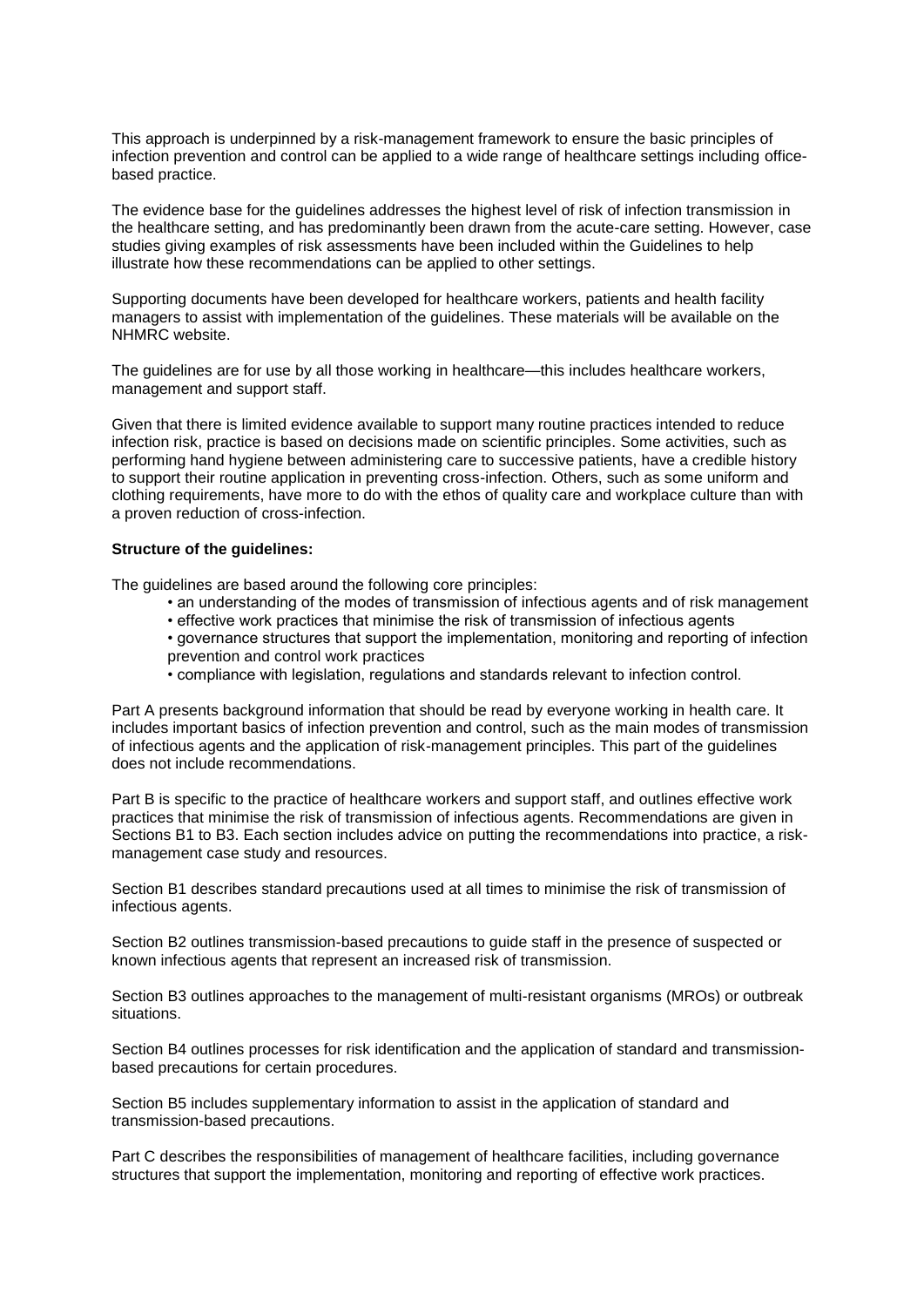The chapters outline the main components of a systems approach to facility-wide infection prevention and control, giving guidance on management and staff responsibilities, protection of healthcare workers, requirements for education and training of all staff, considerations for facility design and renovation, and other important activities such as surveillance and antibiotic stewardship.

# **Part A**

If effectively implemented, the two-tiered approach of standard and transmission-based precautions recommended in these guidelines provides high-level protection to patients, healthcare workers and other people in healthcare settings.

Infection prevention and control is integral to clinical care and the way in which it is provided. It is not an additional set of practices.

### Section A1

In healthcare settings, the main modes for transmission of infectious agents are contact (including blood borne), droplet and airborne.

Infectious agents transmitted during health care come primarily from human sources, including patients, healthcare workers and visitors. Source individuals may be actively ill, may have no symptoms but be in the incubation period of a disease, or may be temporary or chronic carriers of an infectious agent with or without symptoms.

In healthcare settings, the most common susceptible hosts are patients and healthcare workers.

#### *A1.2 Standard and transmission-based precautions*

Successful infection prevention and control involves implementing work practices that prevent the transmission of infectious agents through a two-tiered approach including:

• routinely applying basic infection prevention and control strategies to minimise risk to both patients and healthcare workers, such as hand hygiene, personal protective equipment, cleaning and appropriate handling and disposal of sharps (*standard precautions*)

• effectively managing infectious agents where standard precautions may not be sufficient on their own—these specific interventions control infection by interrupting the mode of transmission *(transmission-based precautions*; formerly referred to as *additional precautions*).

If successfully implemented, standard and transmission-based precautions prevent any type of infectious agent from being transmitted.

Standard precautions refer to those work practices that are applied to everyone, regardless of their perceived or confirmed infectious status and ensure a basic level of infection prevention and control. Implementing standard precautions as a first-line approach to infection prevention and control in the healthcare environment minimises the risk of transmission of infectious agents from person to person, even in high-risk situations.

Standard precautions are used by healthcare workers to prevent or reduce the likelihood of transmission of infectious agents from one person or place to another, and to render and maintain objects and areas as free as possible from infectious agents. Guidance on implementing standard precautions is given in Sections B1 and B5.

Transmission-based precautions are recommended as extra work practices in situations where standard precautions alone may be insufficient to prevent transmission. Transmission-based precautions are also used in the event of an outbreak (e.g. gastroenteritis), to assist in containing the outbreak and preventing further infection.

Transmission-based precautions should be tailored to the particular infectious agent involved and its mode of transmission. This may involve a combination of practices.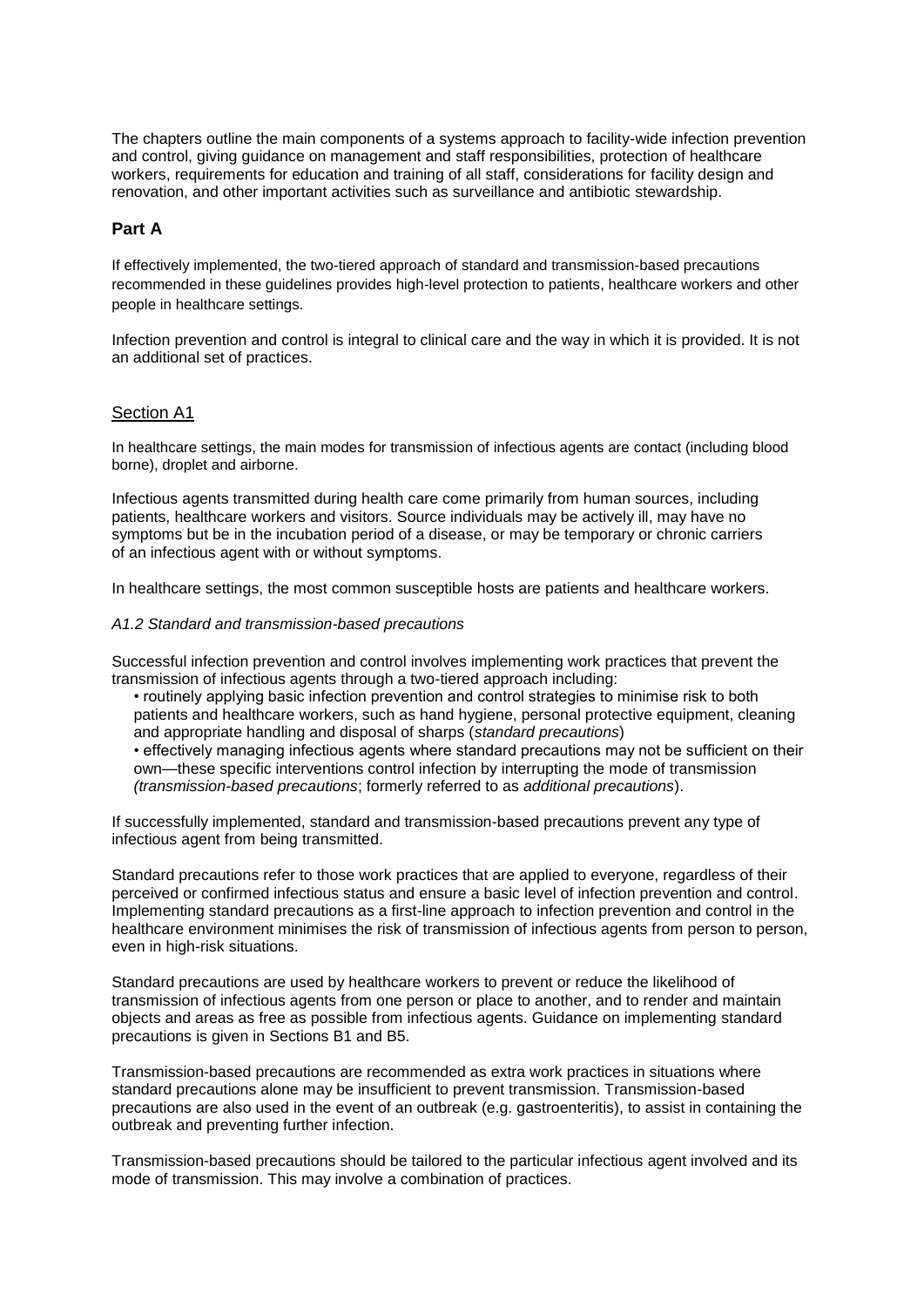Guidance on when and how to implement transmission-based precautions is given in Sections B2, B3 and B5.

#### *A2 Overview of risk management in infection prevention and control*

Adopting a risk-management approach at all levels of the facility is necessary. This task requires the full support of the facility's management as well as cooperation between management, healthcare workers and support staff.

Differing types and levels of risk exist in different healthcare settings. In developing local policies and procedures, each healthcare facility should conduct its own risk assessment (i.e. how to avoid, identify, analyse, evaluate and treat risks in that setting), and also refer to discipline-specific guidance where relevant.

Risk management is the basis for preventing and reducing harms arising from healthcare-associated infection.

As healthcare settings differ greatly in their day-to-day function, it is not possible to provide a one size fits all approach to risk management. Even within a single setting (e.g. primary care), increasingly complex care is delivered by a range of health professionals with diverse qualifications and training. All healthcare facilities need to be able to determine the risks in their own context and select the appropriate course of action. Therefore it is necessary for facilities to regularly conduct infection prevention risk assessments within their facility and ensure that all staff understand their responsibility in managing these risks.

A two-way approach that encourages patient participation is essential to successful infection prevention and control.

Patient-centred care cannot just be 'added on' to usual care. The rights, experiences and views of patients should be at the centre of the care process and drive the way in which care is delivered. In most healthcare facilities, a significant culture change is necessary to embed patient-centred care principles into the philosophy and practices of the organisation. Healthcare workers and organisations need to acknowledge and understand the Charter of Healthcare Rights and work to ensure that patients' rights are integral to the care process.

#### **Part B Standard and transmission-based precautions**

The use of standard precautions is the primary strategy for minimising the transmission of healthcareassociated infections.

Transmission-based precautions are used in addition to standard precautions, where the suspected or confirmed presence of infectious agents represents an increased risk of transmission.

Standard precautions consist of:

- hand hygiene, before and after every episode of patient contact
- the use of personal protective equipment
- the safe use and disposal of sharps
- routine environmental cleaning
- reprocessing of reusable medical equipment and instruments
- respiratory hygiene and cough etiquette
- aseptic non-touch technique
- waste management
- appropriate handling of linen

Hand hygiene using alcohol-based hand rubs is more effective against the majority of common infectious agents on hands than hand hygiene with plain or antiseptic soap and water.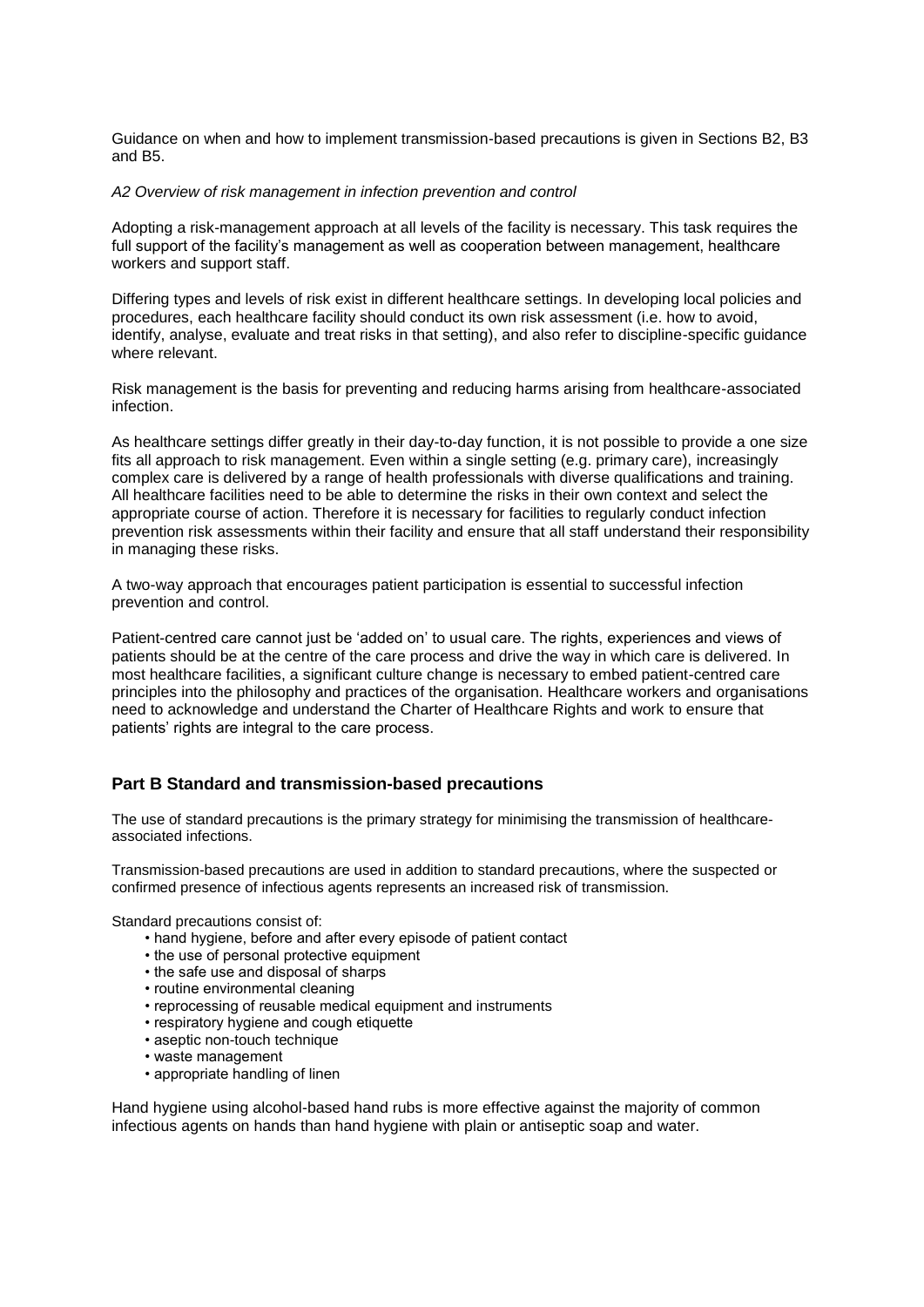Reductions in HAIs with the use of alcohol-based hand rubs have been associated with products that contain at least 70% alcohol (isopropanol), 0.5% chlorhexidine and a skin emollient (Grayson et al 2009).

Plain soaps act by mechanical removal of microorganisms and have no antimicrobial activity. They are sufficient for general social contact and for cleansing of visibly soiled hands.

There is a tendency for antimicrobial soaps to be more effective than plain soaps, although the evidence around this is inconsistent. Antimicrobial soap is associated with skin care issues and it is not necessary for use in everyday clinical practice (Pratt et al 2001; Boyce & Pittet 2002; Pratt et al 2007.)

Neutral hand-wipe products may be considered in instances where hygienic access to soap and water is not readily available, such as in community care settings. Alcohol-based hand rubs are also suitable for use in resource-limited or remote areas with lack of accessibility to sinks or other facilities for hand hygiene (including clean water, towels etc.).

The Osteopathy Board of Australia recommends a minimum standard of the use of soap and water between patients. In circumstances where there is an increased risk of infection transmission, alcohol-based hand rubs should be employed.

Effective hand hygiene relies on appropriate technique as much as on selection of the correct product. Inappropriate technique can lead to failure of hand hygiene measures to effectively remove or kill microorganisms on hands, despite the superficial appearance of having complied with hand hygiene requirements.

To reduce the risk of cross-transmission of infectious agents, cuts and abrasions should be covered with waterproof dressings.

The type and length of fingernails can have an impact on the effectiveness of hand hygiene (Boyce & Pittet 2002; Lin et al 2003). Artificial or false nails have been associated with higher levels of infectious agents, especially Gram-negative bacilli and yeasts, than natural nails (Pottinger et al 1989; Passaro et al 1997; Foca et al 2000; Hedderwick et al 2000; Moolenaar et al 2000; Parry et al 2001; Boyce & Pittet 2002; Gupta et al 2004; Boszczowski et al 2005). Fingernails should therefore be kept short (e.g. the length of the finger pad) and clean, and artificial fingernails should not be worn. Studies have also demonstrated that chipped nail polish may support the growth of organisms on the fingernails (Grayson et al 2009). It is good practice to not wear nail polish, but if it must be used it should not be chipped and should be removed every 4 days (AORN 2007).

The consensus recommendation is to strongly discourage the wearing of watches, rings or other jewellery during health care; however if jewellery must be worn in clinical areas it should be limited to a plain band (e.g. wedding ring) and this should be moved about on the finger during hand hygiene practices.

Generally, alcohol-based hand rubs cause significantly less skin reaction or irritation than hand hygiene with plain or antiseptic soaps (Pittet & Boyce 2001).

#### *B1.2 Personal protective equipment*

Personal protective equipment (PPE) refers to a variety of barriers, used alone or in combination, to protect mucous membranes, airways, skin and clothing from contact with infectious agents.

PPE used as part of standard precautions includes aprons, gowns, gloves, surgical masks, protective eyewear and face shields. Selection of PPE is based on the type of patient interaction, known or possible infectious agents, and/or the likely mode(s) of transmission.

Selection of protective equipment must be based on assessment of the risk of transmission of infectious agents to the patient or carer, and the risk of contamination of the clothing or skin of healthcare workers or other staff by patients' blood, body substances, secretions or excretions.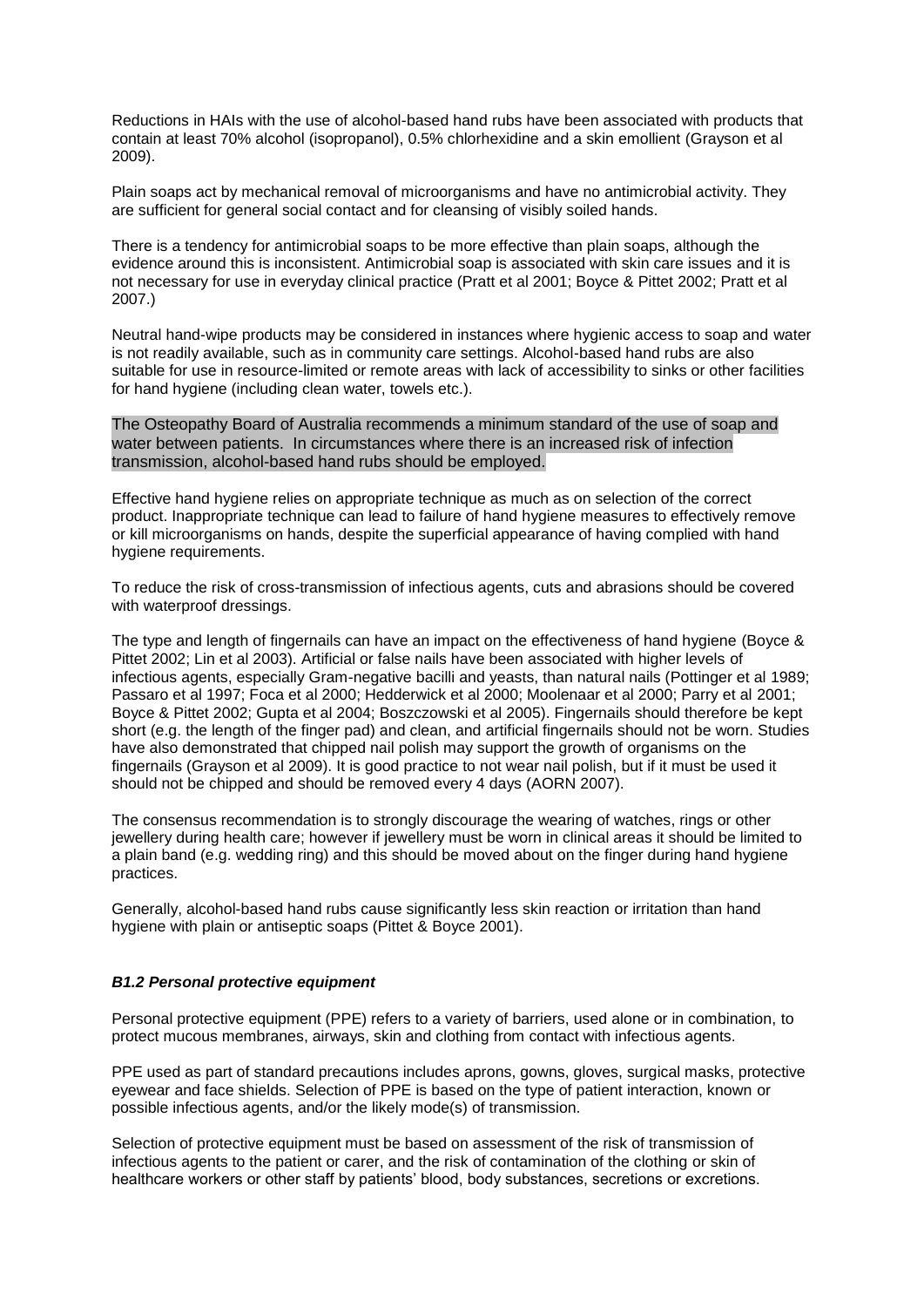#### *B1.2.3 Aprons and gowns*

International guidelines recommend that protective clothing (apron or gown) be worn by all healthcare workers when (Garner 1996; Pratt et al 2001; Clark et al 2002; Pratt et al 2007):

- close contact with the patient, materials or equipment may lead to contamination of skin, uniforms or other clothing with infectious agents
- there is a risk of contamination with blood, body substances, secretions or excretions (except sweat).

Clinical and laboratory coats or jackets worn over personal clothing for comfort and/or purposes of identity are not considered to be PPE. These items of clothing need to be changed dependant on activity and the extent of exposure to potential pathogens.

#### *B1.2.5 Gloves*

Gloves can protect both patients and healthcare workers from exposure to infectious agents that may be carried on hands (Duckro et al 2005). As part of standard precautions, they are used to prevent contamination of healthcare workers' hands when (Siegel et al 2007):

- anticipating direct contact with blood or body substances, mucous membranes, non-intact skin and other potentially infectious material
- handling or touching visibly or potentially contaminated patient-care equipment and environmental surfaces (Boyce & Pittet 2002; Bhalla et al 2004; Duckro et al 2005).

As with all PPE, the need for gloves is based on careful assessment of the task to be carried out, the related risk of transmission of microorganisms to the patient; and the risk of contamination of the healthcare worker's clothing and skin by the patient's blood and body substances (Pratt et al 2001; Clark et al 2002).

Gloves must be worn as a single-use item for:

- each invasive procedure;
- contact with sterile sites and non-intact skin or mucous membranes; and
- activity that has been assessed as carrying a risk of exposure to blood, body substances, secretions and excretions.

Gloves must be changed between patients and after every episode of individual patient care.

Natural rubber latex (NRL) remains the material of choice for gloves due to its efficacy in protecting against bloodborne viruses and properties that enable the wearer to maintain dexterity (Pratt et al 2001; Clark et al 2002). However, sensitivity to NRL in patients, carers and healthcare workers may occur and must be documented.

When removing gloves, care should be taken not to contaminate the hands. After gloves have been removed, hand hygiene should be performed in case infectious agents have penetrated through unrecognised tears or have contaminated the hands during glove removal (Olsen et al 1993; Tenorio et al 2001; Boyce & Pittet 2002).

Gloves must not be washed for subsequent re-use—infectious agents cannot be removed reliably from glove surfaces and continued glove integrity cannot be ensured. Glove re-use has been associated with transmission of methicillin-resistant *Staphylococcus aureus* (MRSA) and Gramnegative bacilli (Doebbeling et al 1988; Maki et al 1990; Olsen et al 1993).

Gloves should be disposed of as soon as they are removed, with disposal complying with local policies and standards.

#### *B1.2.6 Other items of clothing*

There is some evidence to suggest that lanyards and neckties may play a role in transmission of infection but it is difficult to demonstrate the precise role (Kotsanas et al 2008).

Uniforms should be washed daily. There is no evidence to suggest that home laundering is inferior to commercial reprocessing of uniforms (Loveday et al 2007).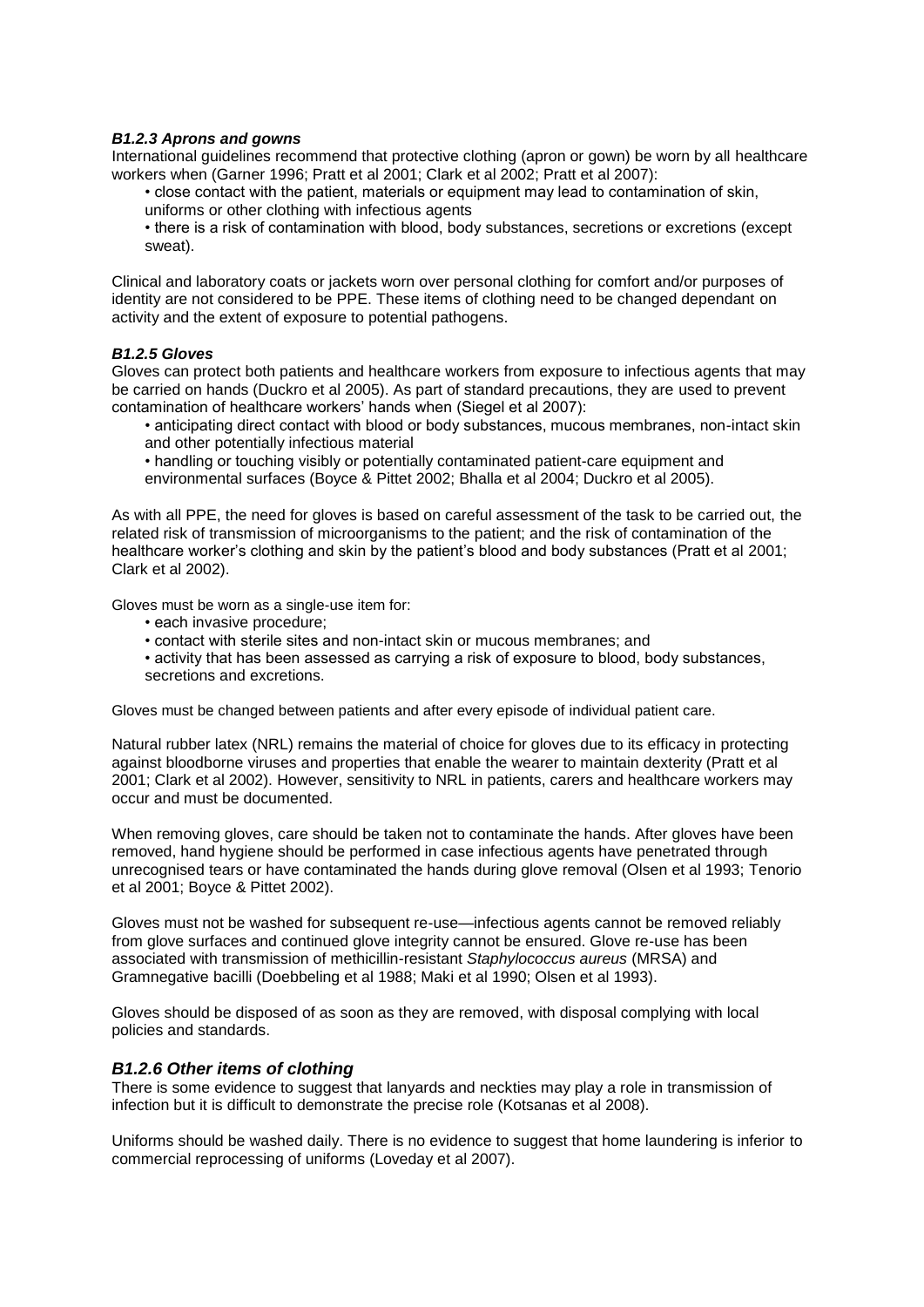# *B1.3 Handling and disposing of sharps*

# *B1.3.1 What are the risks?*

The use of sharp devices exposes healthcare workers to the risk of injury and potential exposure to bloodborne infectious agents, including hepatitis B virus, hepatitis C virus and human immunodeficiency virus (HIV) (CDC 2001; Do et al 2003).

Sharps injuries can occur in any healthcare setting, including non-hospital settings such as in office based practices. Injuries most often occur (CDC 2008):

- during use of a sharp device on a patient (41%);
- after use and before disposal of a sharp device (40%); and
- during or after appropriate or inappropriate disposal of sharp devices (15%).

There are many possible mechanisms of injury during each of these periods.

# *B1.3.2 Handling of sharps*

All healthcare workers should take precautions to prevent injuries caused by needles, scalpels and other sharp instruments or devices: during procedures; when cleaning used instruments; during disposal of used needles;

Standard measures to avoid sharps injuries include handling sharp devices in a way that prevents injury to the user and to others who may encounter the device during or after a procedure. Examples include (CDC 2008):

- giving verbal announcements when passing sharps
- avoiding hand-to-hand passage of sharp instruments by using a basin or neutral zone.

Sharps must not be passed directly from hand to hand and handling should be kept to a minimum. Needles must not be recapped, bent or broken after use.

### *B1.3.3 Disposal of single-use sharps*

Any person who has used a disposable sharp instrument or equipment must be responsible for its safe management and immediate disposal after use.

After they are used, single-use syringes and needles, scalpel blades and other sharp items should be placed in an appropriate container. These containers should be clearly labelled, puncture and leak proof, and conform to AS4031 or AS/NZ 4261. The containers should be located at the point of use. Reusable sharps requiring transport to a reprocessing area must be placed in a puncture-resistant lidded container. Sharps containers must be appropriately placed so that they are out of reach of children. They should also be placed in a secure position or mounted on the wall to prevent tipping.

If a sharps injury happens to you, you can be reassured that only a small proportion of accidental exposures result in infection. Taking immediate action will lower the risk even further.

The person who has used the single-use sharp must be responsible for its immediate safe disposal.

Used disposable sharps must be discarded into an approved sharps container at the point-of-use. These must not be filled above the mark that indicates the bin is three-quarters full.

Before using any sharp medical device such as needles or scalpels, always plan for their safe handling and immediate disposal at the point-of-use

• Make sure every used sharp medical device such as needles, scalpels etc are disposed of properly in puncture resistant sharps containers located at the point-of-use

• Report any needlestick or sharps-related injuries promptly as relevant (e.g. to infection control or occupational health and safety professional, management, insurer) and ensure that you receive appropriate follow-up care

• Ensure that you are vaccinated against blood-borne viruses such as hepatitis B. Fully consider the ramifications of non-vaccination.

• Participate in education sessions and professional development sessions on handling sharps, as well as those on new safety devices and how to use them.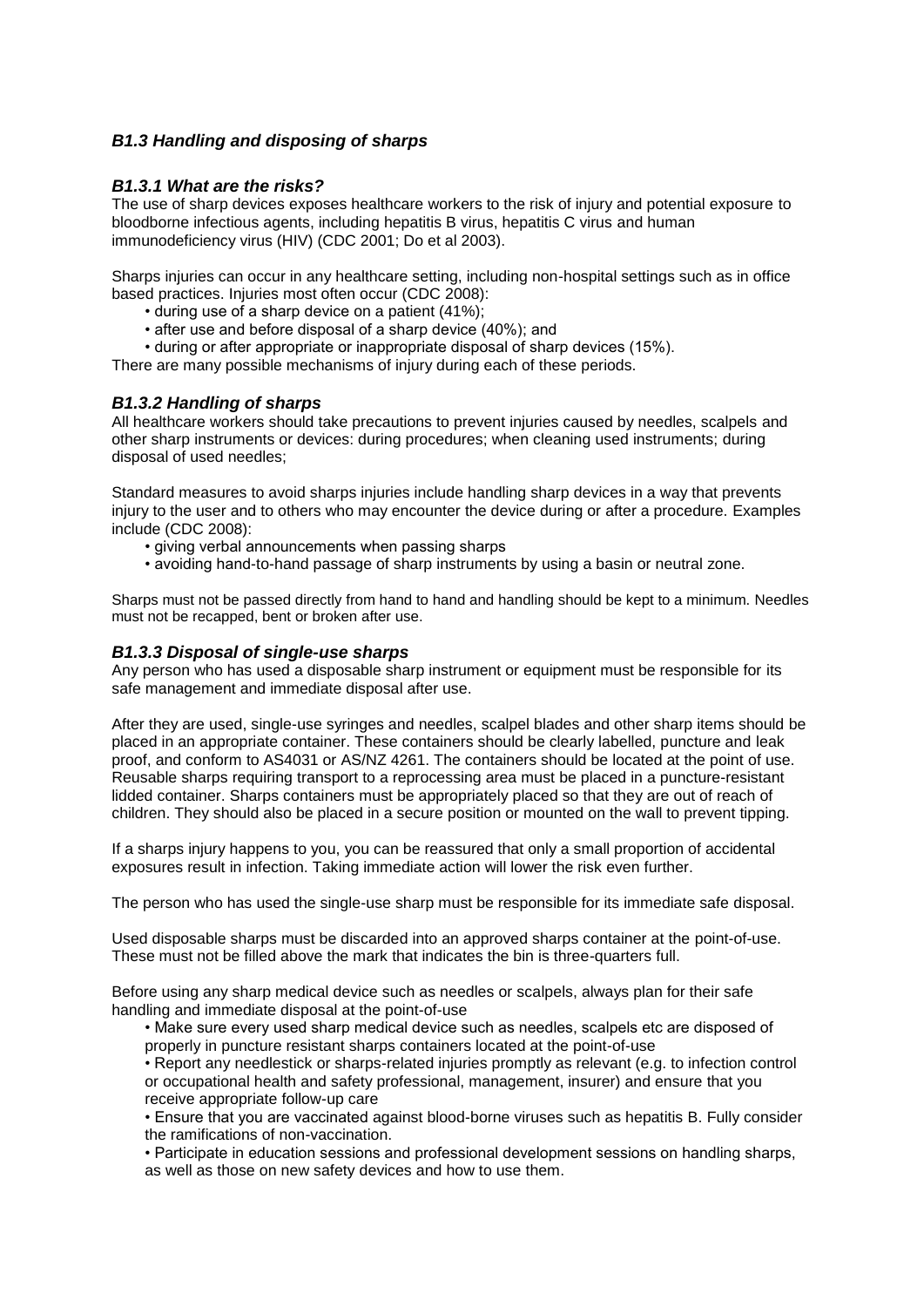# *B1.4 Routine management of the physical environment*

### *B1.4.1 What are the risks?*

Infectious agents can be widely found in healthcare settings and there is a body of clinical evidence, derived from case reports and outbreak investigations, suggesting an association between poor environmental hygiene and the transmission of infectious agents in healthcare settings (Garner & Favero 1986; Dancer 1999). Transmission of infectious agents from the environment to patients may occur through direct contact with contaminated equipment, or indirectly, for example, in the acute-care setting, via hands that are in contact with contaminated equipment or the environment and then touch a patient (Dancer 2008).

Environmental surfaces can be safely decontaminated using less rigorous methods than those used on medical instruments and devices. The level of cleaning required depends on the objects involved and the risk of contamination—for example, surfaces that are likely to be contaminated with infectious agents (e.g. shared clinical equipment) require cleaning between patient uses, which is more often than general surfaces and fittings. However, all surfaces require regular cleaning. Thorough cleaning of all surfaces is necessary after spills and between patient uses of a room or patient-care area, especially in acute-care settings.

# *B1.4.2 Routine environmental cleaning*

General surfaces can be divided into two groups—those with minimal hand contact (e.g. floors and ceilings) and those with frequent skin contact ('frequently touched' or 'high risk' surfaces). The methods, thoroughness and frequency of cleaning and the products used are determined by risk analysis and reflected in healthcare facility policy.

Frequently touched surfaces in patient-care areas should be cleaned using a detergent solution and more frequently than surfaces with minimal hand contact. Infection control professionals typically use a risk-assessment approach to identify frequently touched surfaces and then coordinate an appropriately thorough cleaning strategy and schedule with the housekeeping staff.

The recommendations outlined for cleaning should be justified by the risk of transmission of infection within a particular healthcare facility. It is suggested that all organisations should have a documented cleaning schedule that outlines clear responsibilities of staff, a roster of duties and the frequency of cleaning required and the products that should be used to clean specific areas.

The risk of transmission of particular infections should be assessed and the cleaning schedule should be adjusted if a known infectious agent is present (e.g. an outbreak of *C. difficile* requires surfaces to be disinfected with sodium hypochlorite after cleaning with detergent [HPS 2008]).

Most hard surfaces can be adequately cleaned with warm water and detergent as per manufacturers' instructions. Allowing the cleaned surface to dry is an important aspect of cleaning.

#### *Minimal touch surfaces*

A detergent solution (diluted as per manufacturer's instructions) is adequate for cleaning general surfaces (e.g. floors, walls), as well as non-patient-care areas (e.g. administrative offices). Damp mopping is preferable to dry mopping for routine cleaning (Andersen et al 2009). Walls and blinds in patient-care areas should be cleaned with detergent solution when they are visibly dusty or soiled. Window curtains should be regularly changed in addition to being cleaned when soiled or exposed to MROs. Sinks and washbasins should be cleaned with a detergent solution on a regular basis as set by facility policy.

# *Frequently touched surfaces*

Surfaces that are in close proximity to the patient and frequently touched surfaces in the patient care areas should be cleaned more frequently than minimal touch surfaces. Examples include doorknobs, light switches, tabletops and wall areas around the toilet.

Frequently touched surfaces can be cleaned with a detergent solution designed for general purpose cleaning. The exact choice of detergent will depend on the nature of the surface and the likely degree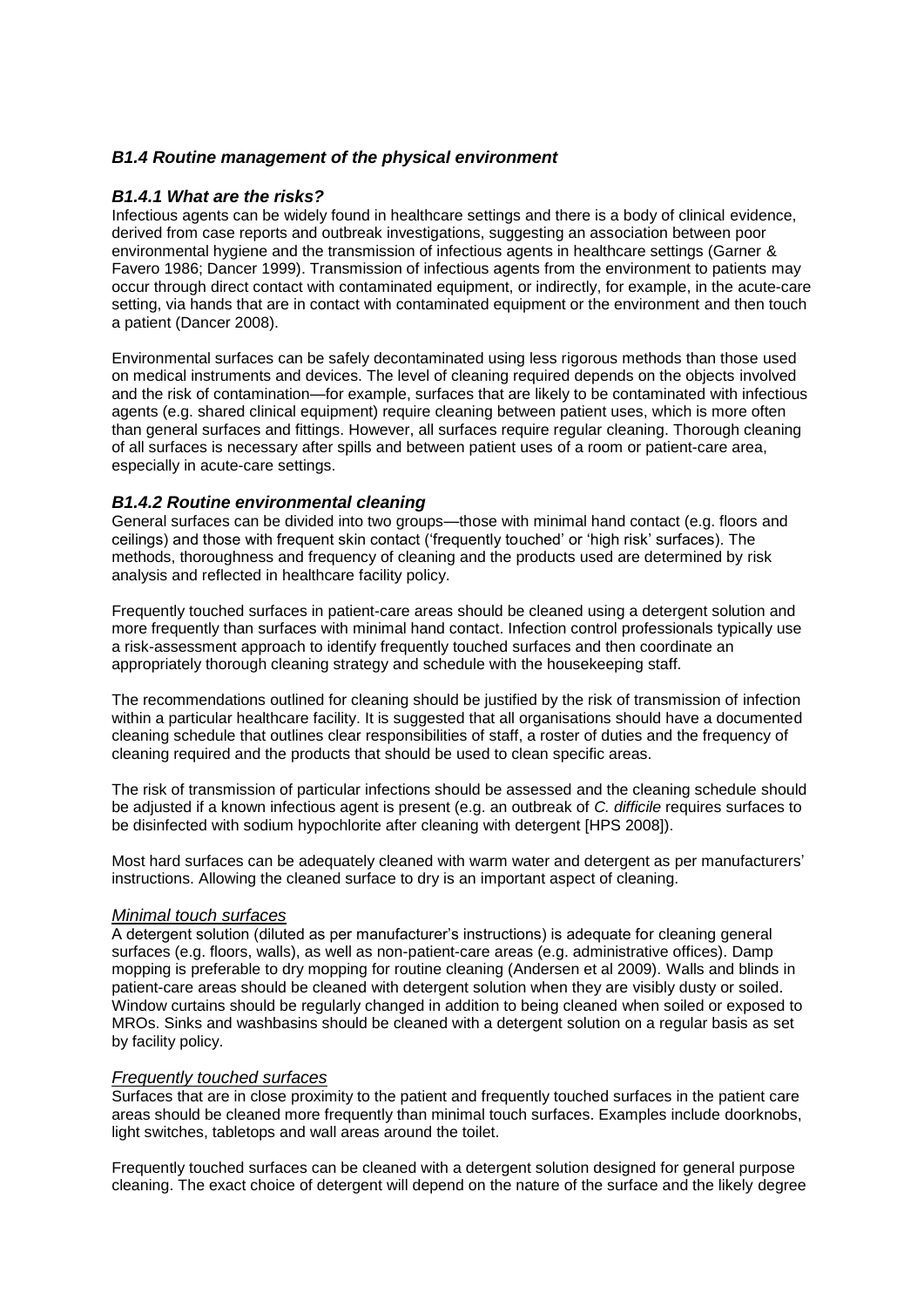of contamination. Detergent-impregnated wipes may be used to clean single pieces of equipment and small surface areas. This method is not normally used for general ward cleaning and should not be considered a replacement for clean cloths and detergent solution.

#### Recommendation

Clean frequently touched surfaces, such as treatment tables, with detergent solution at least daily, and when visibly soiled and after every known contamination.

In office-based practice, the risk of contamination, mode of transmission and risk to others should be used to determine whether disinfectants are required.

High-level disinfectants or liquid chemical sterilants are not appropriate for general cleaning; such use is counter to manufacturers' instructions for these hazardous chemicals.

Surface barriers (e.g. clear plastic wrap, bags, sheets, tubing or other materials impervious to moisture) help prevent contamination of surfaces and equipment. Surface barriers on equipment (e.g. computer keyboards) need to be placed carefully to ensure that they protect the surfaces underneath and should be changed or cleaned between patients. If surface barriers are unable to be used, cleaning clinical surfaces including equipment still applies.

### *Cleaning implements and solutions*

Part of the cleaning strategy is to minimise contamination of cleaning solutions and cleaning tools. Proper procedures for effective use of mops, cloths, and solutions should be followed:

• prepare cleaning solutions daily or as needed, and replace with fresh solution frequently, • clean mops and cloths after use and allow to dry before reuse, or use single-use mop heads and cloths.

# *Carpet*

Carpets in public areas and in general patient-care areas should be vacuumed regularly with well maintained equipment. Equipment fitted with high efficiency particulate air (HEPA) filters will minimise dust dispersion (see also Section C6.2.3) and while considered ideal, is not considered essential in Osteopathic office-based practice.

After a spill has been removed as much as possible (see Section B1.4.3), the carpet should be cleaned using the hot water extraction method, which is recognised by AS/NZS 3733:1995 to minimise chemical and soil residue.

Carpets should undergo thorough cleaning on a regular basis, using a method that minimises the production of aerosols, leaves little or no residue and is recommended by Australian Standards and manufacturer's recommendations.

# *B1.4.3 Management of blood and body substance spills*

Prompt removal of spots and spills of blood and body substance followed by cleaning and disinfection of the area contaminated is a sound infection control practice.

Strategies for decontaminating spills of blood and other body substances (e.g. vomit, urine) differ based on the setting in which they occur and the volume of the spill. In patient-care areas, healthcare workers can manage small spills by cleaning with detergent solution.

If spillage has occurred on soft furnishings, a detergent solution can be used to clean the area thoroughly. Soft furnishings can also be wet vacuumed. Following cleaning of soft furnishings, every effort must be made to air the room to allow drying of the furnishing before reuse.

Alcohol solutions should not be used to clean spillages (HPS 2006).

# *B1.5 Reprocessing of reusable instruments and equipment*

Any instrument or piece of equipment that is to be reused requires reprocessing—cleaning, disinfection and/or sterilisation. The minimum level of reprocessing required for reusable instruments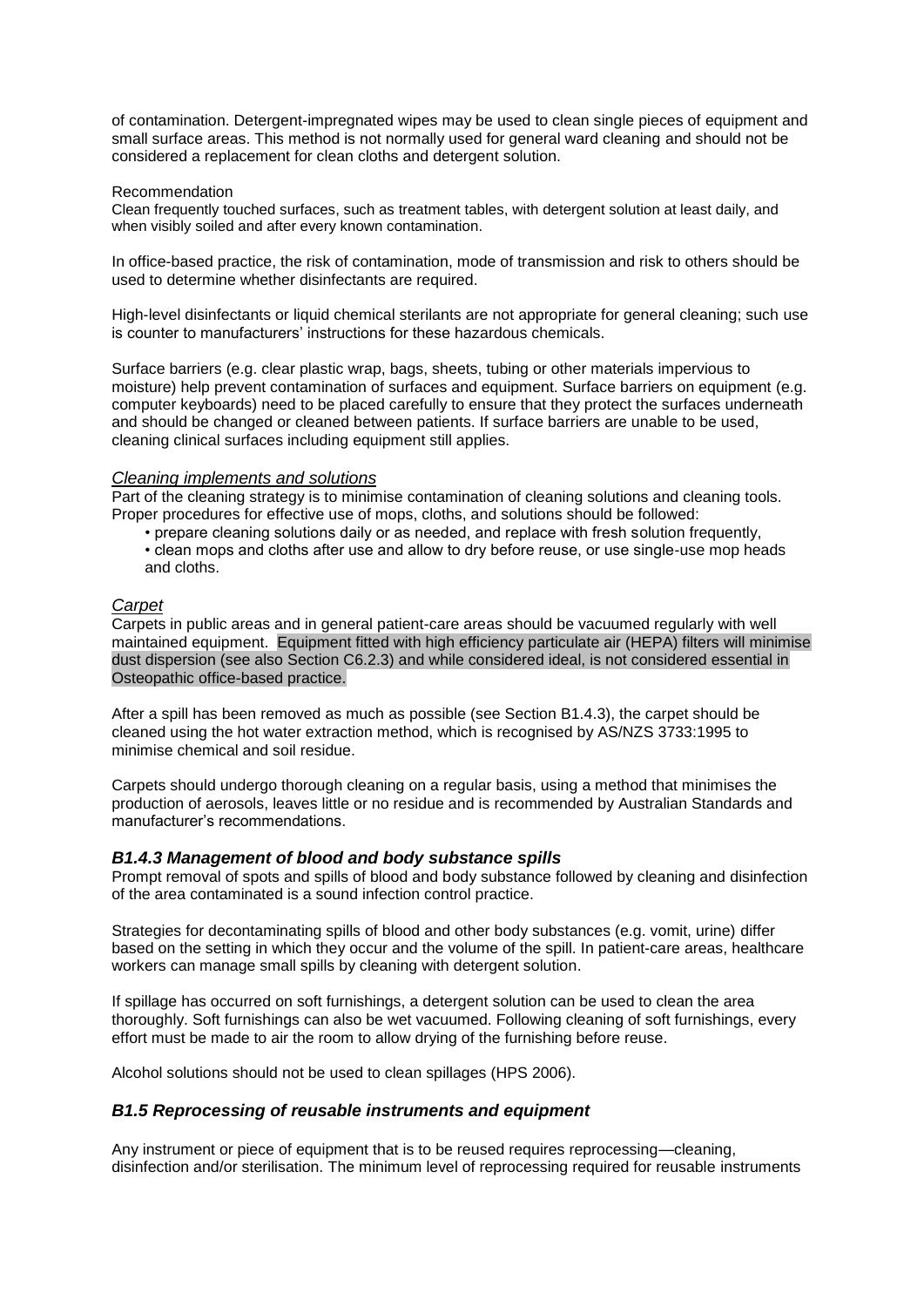and equipment depends on the individual situation (i.e. the body site and the nature by which the instrument will be used).

#### **Semi-critical**

These items come into contact with mucous membranes or non-intact skin, and should be single use or sterilised after each use. If this is not possible, high-level disinfection is the minimum level of reprocessing that is acceptable.

### **Non-critical**

These items come into contact with intact skin but not mucous membranes. Thorough cleaning is sufficient for most non-critical items after each individual use, although either intermediate or low-level disinfection may be appropriate in specific circumstances.

Instruments should be cleaned as soon as practical after use (e.g. preferably at the point of use).

The cleaning solution and style must be appropriate for each instrument and equipment. The manufacturer's instructions will guide the type of cleaning agent required. This is usually neutral pH or mildly alkaline as such solutions generally provide the best material compatibility profile and good soil removal and mildly acidic solutions may damage instruments.

# *B1.5.6 Storage and maintenance*

Equipment and instrument surfaces should be regularly examined for breaks in integrity that would impair either cleaning or disinfection/sterilisation. Equipment that no longer functions as intended or cannot be properly cleaned and disinfected or sterilised should be repaired or discarded.

Any instrument that goes inside the nose, mouth or other orifice, or touches broken skin, is either sterilised or disinfected to a high level.

Any equipment that touches the patient or is touched by the patient, is cleaned thoroughly and if necessary disinfected.

# *B1.6 Respiratory hygiene and cough etiquette*

Respiratory hygiene and cough etiquette should be applied as a standard infection control precaution at all times. Covering sneezes and coughs prevents infected persons from dispersing respiratory secretions into the air. Hands should be washed with soap and water after coughing, sneezing, using tissues, or after contact with respiratory secretions or objects contaminated by these secretions.

Anyone with signs and symptoms of a respiratory infection, regardless of the cause, should follow or be instructed to follow respiratory hygiene and cough etiquette as follows:

- Cover the nose/mouth with disposable single-use tissues when coughing, sneezing, wiping and blowing noses
- Use tissues to contain respiratory secretions
- Dispose of tissues in the nearest waste receptacle or bin after use
- If no tissues are available, cough or sneeze into the inner elbow rather than the hand
- Practice hand hygiene after contact with respiratory secretions and contaminated objects/materials
- Keep contaminated hands away from the mucous membranes of the eyes and nose

Health care/social workers should also assist patients (e.g. elderly, children) who need assistance with containment of respiratory secretions. Those who are immobile will need a receptacle (e.g. plastic bag) readily at hand for the immediate disposal of used tissues and will need to be offered hand hygiene facilities.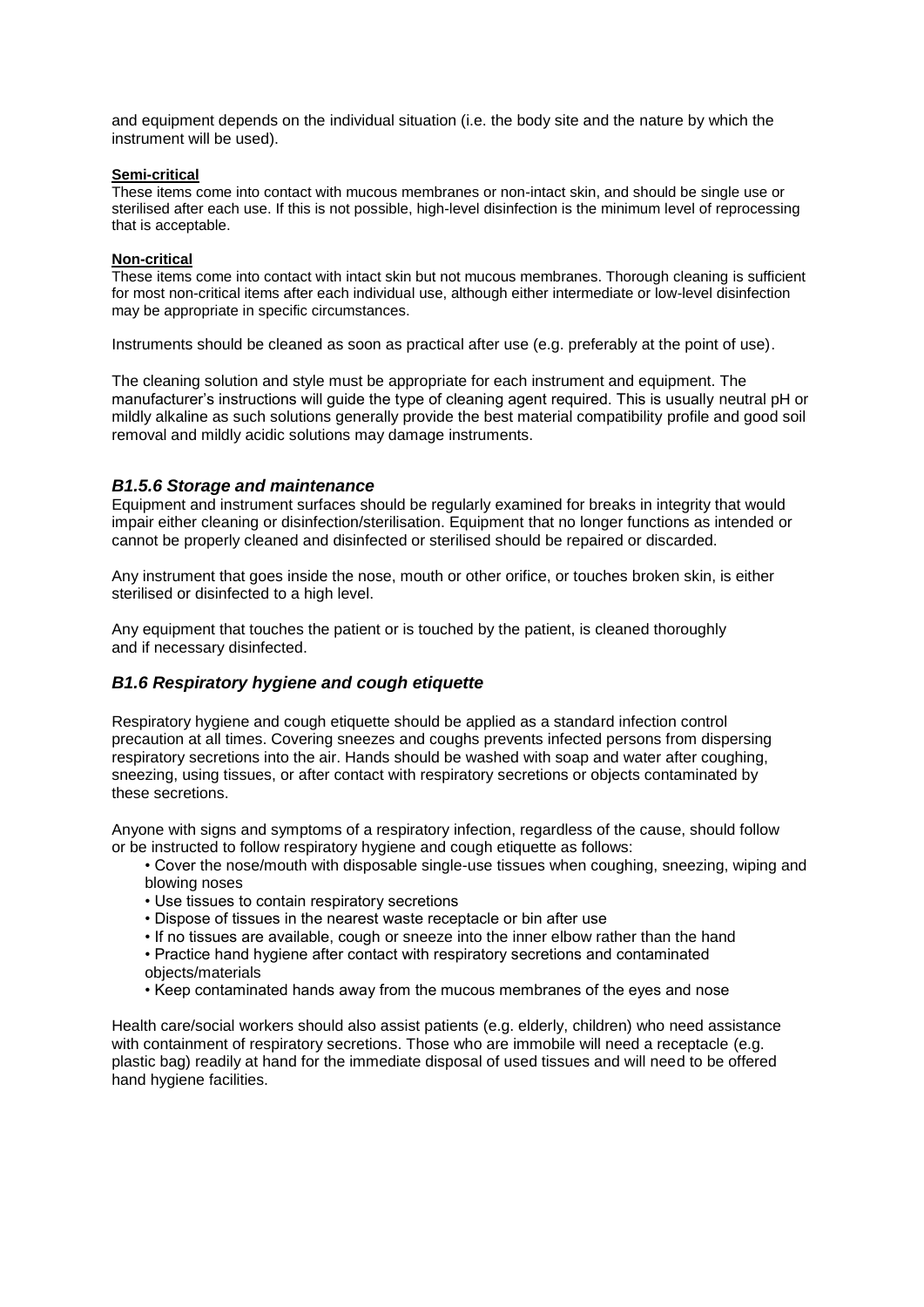# *B1.8 Waste management*

As there is currently no national definition of clinical waste in Australian, healthcare facilities need to conform to relevant State or Territory legislation and regulations on the management of clinical and related wastes. Healthcare facilities should also refer to AS/NZS 3816.

When handling waste:

- apply standard precautions to protect against exposure to blood and body substances during handling of waste; wash hands following procedure
- 
- segregation should occur at the point of generation
- waste should be contained in the appropriate receptacle (identified by colour and label) and disposed of according to the facility waste management plan
- healthcare workers should be trained in the correct procedures for waste handling.

Regardless of where waste is generated (e.g. isolation rooms/patient versus routine patient-care areas), the principles of determining whether it is to be treated as clinical or general waste remain the same.

# *B1.9 Handling of linen*

It is suggested that healthcare facilities should have documented polices on the collection, transport and storage of linen. All used linen should be handled with care to avoid dispersal of microorganisms into the environment and to avoid contact with staff clothing.

While the NHMRC Guidelines suggest that all healthcare facilities that process or launder linen must have documented operating policies consistent with AS/NZS 4146, Osteopaths should apply the following principles when handling linen:

- appropriate PPE is worn during handling of soiled linen to prevent skin and mucous membrane exposure to blood and body substances
- used linen is 'bagged' at the location of use into an appropriate laundry receptacle
- used linen must not be rinsed or sorted in patient-care areas
- linen soiled with body substances should be placed into leak-proof laundry bags for safe transport
- hand hygiene is performed following the handling of used linen.

Clean linen must be stored in a clean dry place that prevents contamination by aerosols, dust, moisture and vermin and is separate from used linen.

Washing must involve the use of an appropriate detergent and hot water.

Used linen may be washed in domestic washing machine in separate loads to other domestic washing. If hot water is not available, only individual patient loads should be washed at one time.

It is recommended that clothes dryers should be used for drying.

#### *B2.1.2 When are transmission-based precautions applied?*

Transmission-based precautions are applied to patients suspected or confirmed to be infected with agents transmitted by the contact, droplet or airborne routes. The combination of measures used in transmission-based precautions depends on the route(s) of transmission of the infectious agent involved, as outlined in Sections B2.2, B2.3 and B2.4.

Considering the following will help to establish the risk of infection in primary care and officebased practice:

- patient population—this will influence the nature of care required and the type of potential infectious agents (e.g. some populations have a higher incidence of tuberculosis)
- the profile of care—this includes the level of training of staff, what forms of invasive procedures are performed, whether equipment is reprocessed or single use

• local infrastructure—this influences water quality, food availability, access to other health services (i.e. rural vs urban).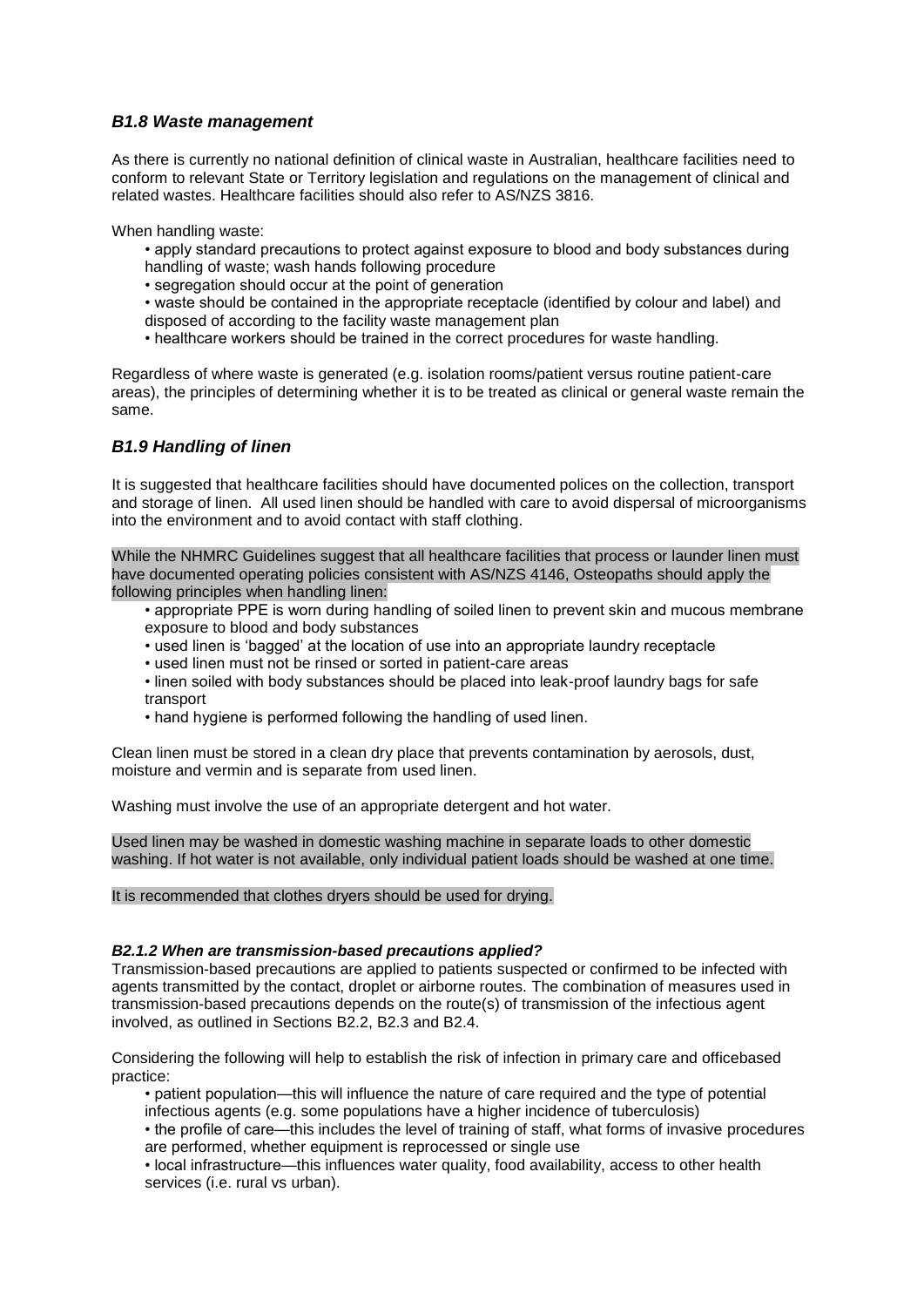# *B4 Applying standard and transmission-based precautions during procedures*

Medical and dental procedures increase the risk of transmission of infectious agents between patients and healthcare workers.

• 'Procedure' includes any situation in which there is a potential for contact between the skin of the healthcare worker and the patient's tissues, body cavities or organs, either directly or via surgical instruments or therapeutic devices.

• The more invasive the procedure, the greater the risk of transmission of infection. Before a procedure is undertaken, consideration should be given to whether there is a safer, less invasive alternative.

• The level of perceived infection risk depends on a range of factors including the site and complexity of the procedure and patient characteristics (e.g. age, underlying illness).

• Healthcare workers should be trained and competent in safe procedural techniques and participate in regular education sessions about minimising the infection risk of procedures. If there is any uncertainty, healthcare workers should contact the person with designated responsibility for infection control.

#### *B4.1 Taking a risk-management approach to procedures*

All procedures involve some risk of infection. Minimising the infection risk associated with a procedure should be an integral part of considering the overall risks and benefits of that procedure to the patient. The aim should be to perform the procedure with the lowest level of perceived infection risk that will meet the treatment goals for that patient. When performing the procedure, associated infection risks should be identified and minimised.

Appropriate use of devices is integral to reducing the risk of procedures. Single-use or single patient items should be used wherever practical, and items designed for single use must not be used for multiple patients. Healthcare workers should be aware of situations where cross contamination may occur during routine procedures.

#### *B5.1 Recommended routine cleaning frequencies for clinical, patient and resident areas in acute settings*

The following table outlines the recommended minimum frequencies for routine cleaning of various items in healthcare facilities. It is applicable to all settings (although some items may not be relevant to all settings) and is presented by level of risk as per the key below. The table has been developed to provide a benchmark guide to best-practice cleaning schedules. Facilities should develop and implement a local cleaning schedule and policy that suits their environment,

For low risk rehabilitation, long-term care, or office based environments:

1. Medical surface detergent or a detergent wipe that is registered as a Class I Medical Device with the TGA (for cleaning of surfaces and frequently touched objects in clinical, patient and resident areas). This detergent or detergent wipe should be recommended with clear instructions in regards to materials compatibility.

2. Where transmission-based precautions are required, a TGA-registered hospital grade disinfectant must be used if a disinfectant is required. The disinfectant chosen should have label claims against the organism of concern.

# *Part C Organisational support*

Infection control is a health and safety issue, which means that all those working in the healthcare facility—managers, healthcare workers and support staff —are responsible for providing a safe environment for patients and other staff.

All healthcare workers need to be aware of their individual responsibility for maintaining a safe care environment for patients and other staff.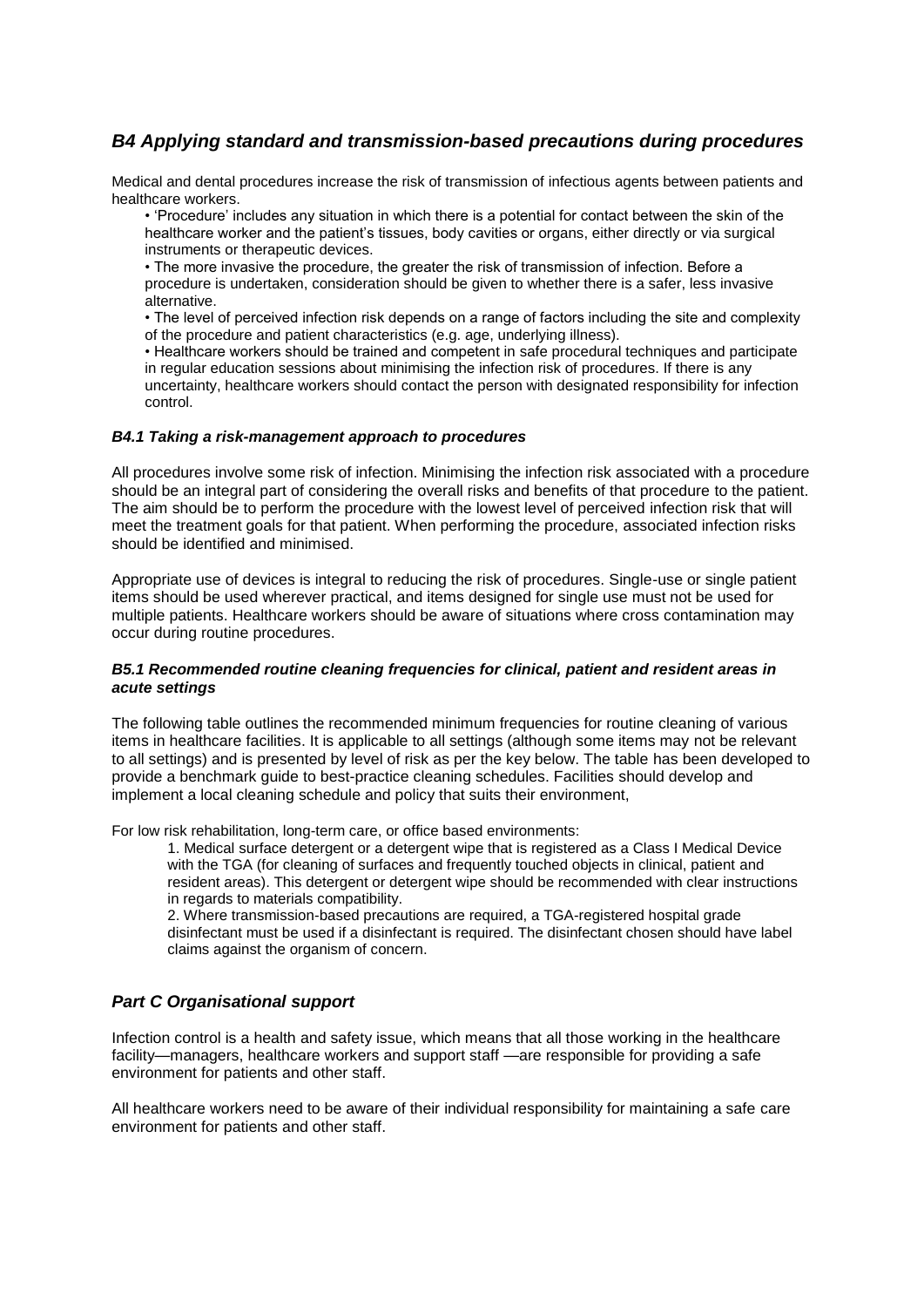# *C1.2.4 Infection prevention and control processes in office-based practice*

In office–based practice, the processes associated with infection prevention and control will differ although the responsibilities are the same. The principal of the practice is equivalent to the CEO; he or she has overall responsibility for infection prevention and control in the practice and should demonstrate a strong commitment to an agreed infection prevention and control plan based on the identified risks for that practice. Local policies and procedures need to be developed and implemented as part of standard operating procedures. A nominated staff member should take on the role of infection control professional, developing infection prevention and control procedures and overseeing their implementation. This staff member is likely to need additional training and perhaps ongoing external support in managing infection prevention and control issues. Infection prevention and control should be considered regularly, with discussion of procedures and processes of the practice and any problem areas.

# *C1.4.1 Organisational support for risk management*

For risk management within an organisation to be effective there needs to be appropriate infrastructure and culture; a logical and systematic approach to implementing the required steps (outlined in C1.4.2); and embedding of risk-management principles into the philosophy, practices and business processes of an organisation, rather than it being separate activity or focus.

# *C2 Staff health and safety*

Infection protection for healthcare workers should be an integral part of the infection prevention and control and occupational health and safety programs of every healthcare facility.

• This includes implementing a staff health screening policy, promoting education on immunisation, instituting extra protection for healthcare workers in specific circumstances (e.g. pregnant healthcare workers), and having processes for minimising and managing risk exposure.

To ensure the safety of everyone in the facility, both employers and employees have a responsibility in relation to infection prevention and control and occupational health and safety.

Healthcare worker's privacy and civil rights must always be respected and not breached.

# *C2.1.2 Responsibilities of healthcare workers*

Healthcare workers have an obligation to always follow specific established infection prevention and control policies as part of their contract of employment. This includes reporting their infectious status if it places others at risk as well as any known potential exposures to blood and/or body substances. Failure to follow infection prevention and control policies and procedures may be grounds for disciplinary action. Some states/territories have statutory infection prevention and control requirements for healthcare workers.

Healthcare workers with infections should seek appropriate medical care from a doctor qualified to manage their condition. Where there is a risk of a healthcare worker transmitting infection to a patient or other healthcare worker (e.g. if he or she is infected with an acute or other transmissible infection, carries a blood borne virus, or has a predisposing skin condition), the healthcare worker should be counselled about work options and either rostered appropriately or provided with equipment, information and facilities to enable him or her to perform their duties without placing others at risk.

The appropriate work option will depend on the specific circumstances:

• healthcare workers with symptoms of acute infections (e.g. vomiting, diarrhoea, flu symptoms) should not come to work for the specified exclusion period (see Section C2.3)

• healthcare workers who carry a bloodborne virus (e.g. hepatitis B, hepatitis C, HIV) may need to accept that their duties may be modified if they perform exposure-prone procedures that pose a potential risk to patients and other staff. In some jurisdictions, healthcare workers who carry a bloodborne virus are legally obliged to declare their infectious status.

Healthcare workers should be aware of their requirements for immunisation against infectious diseases and maintain personal immunisation records.

Education about safe work practices is discussed in Section C3.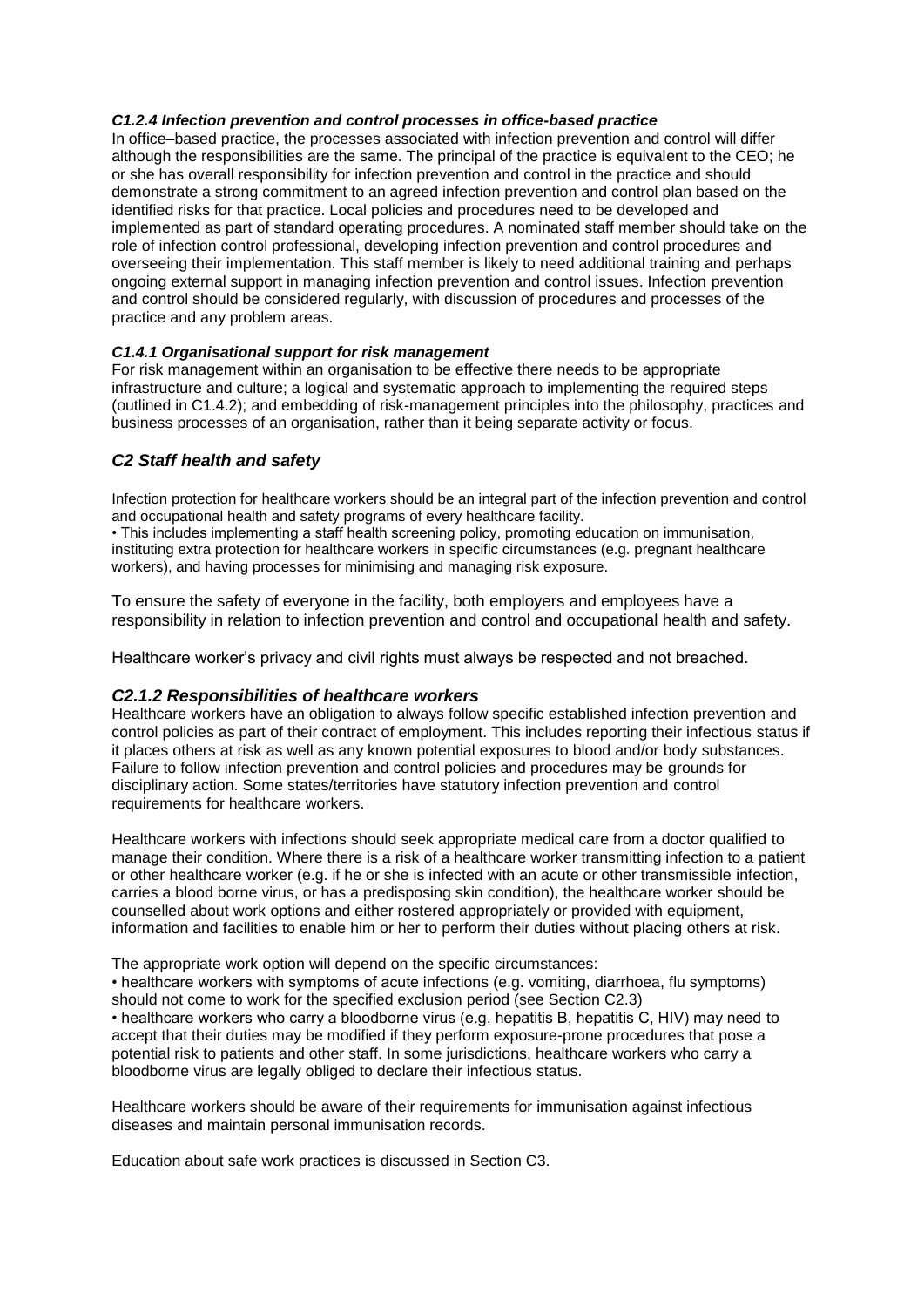Pre-employment screening and immunisation requirements for healthcare workers can be determined using a risk classification system that assesses the exposure to blood and body substances. Work activities, rather than job title, must be considered on an individual basis when determining risk categorisation.

All Category A healthcare workers (see Table C2.1) are required to be able to provide evidence of serological immunity or vaccination history. Acceptable evidence of protection includes a written record of vaccination signed by the provider and/or serological confirmation of protection. This does not include a statutory declaration.

The overarching principle for exclusion periods is that staff members should not come to work if they have signs or symptoms of a potentially infectious disease.

Include Familiarity with exclusion periods Table C2.3 p207:

- Conjunctivitis: Must not provide patient care for the duration of symptoms (i.e. while eye discharge is p resent ).
- Gast roent eritis\* (except norovirus): Must not come to work while symptomatic (e.g. diarrhoea and/or vomiting) and until 24 hours after symptoms have resolved
- Glandular fever: NO need for exclusion, even if having direct patient contact, provided staff members are well enough to return to work and employ standard precautions.
- Herpes Simplex (cold sores): Must not provide direct care to neonates, new borns, patients in delivery suites, severely im m unocom promised patients, burns patients, patients with extensive eczema, or patients in operating room if there is an exposed herpetic lesion. May provide direct patient care to other patients, do not need to wear a mask
- Herpes Zoster (Shingles): Must not provide ANY direct patient care if lesions cannot be covered (e.g. opht halm ic zoster). If active lesions can be covered, can provide care to all patients except for pregnant women, neonates, severely immunocompromised patients, burns patients and patients with extensive eczem a.
- Influenza: Employees should remain off work for 5–6 days or until they are symptom free
- Norovirus: Must not come to w ork w hile symptomatic (e.g. diarrhoea and/or vomiting) and until 48 hours after symptoms have resolved (see GPP below)
- Pert ussis (Whooping Cough): Rem ain aw ay from work until at least 5 days after commencement of appropriate antibiotic therapy; or for 21 days after the onset of symptoms if not receiving antibiotic t reat m ent .
- Scabies and Lice: Remain off work until 1st treatment has been completed.
- Staphylococcal infection: Any staphylococcal lesions (e.g. boils, wound infections) must be covered with an occlusive dressing while at work. If lesions cannot be covered, must not perform patient care or prepare hospital food until they have received appropriate antibiotic therapy and the infection has resolved

# *C2.4.1 Pregnant healthcare workers*

Employers should provide information on the risks associated with pregnancy and should assist pregnant healthcare workers to avoid infectious circumstances that may present a risk to her or the baby. It is the responsibility of pregnant healthcare workers to advise their doctor and employer of their pregnancy; this information must remain confidential.

All pregnant healthcare workers should adhere to standard and transmission-based precautions and ensure that they have considered appropriate vaccinations.

Pregnant healthcare workers should be given the opportunity to avoid patients with specific infections.

# *C2.4.2 Immunocompromised healthcare workers*

Healthcare workers with immune deficiencies are more at risk of acquiring infections. The type of employment they can undertake should include only duties that will minimise their exposure to infections. Predisposing conditions include neutropenia, disseminated malignancy and infections that produce immunodeficiency (e.g. HIV).

# *C2.4.3 Healthcare workers with skin conditions*

Skin integrity is the ultimate barrier to transmission of infectious agents. When staff members have damaged skin or weeping skin conditions (e.g. allergic eczema, psoriasis, exfoliating dermatitis), they may be readily colonised by healthcare associated microorganisms and may become a vehicle for disseminating these organisms.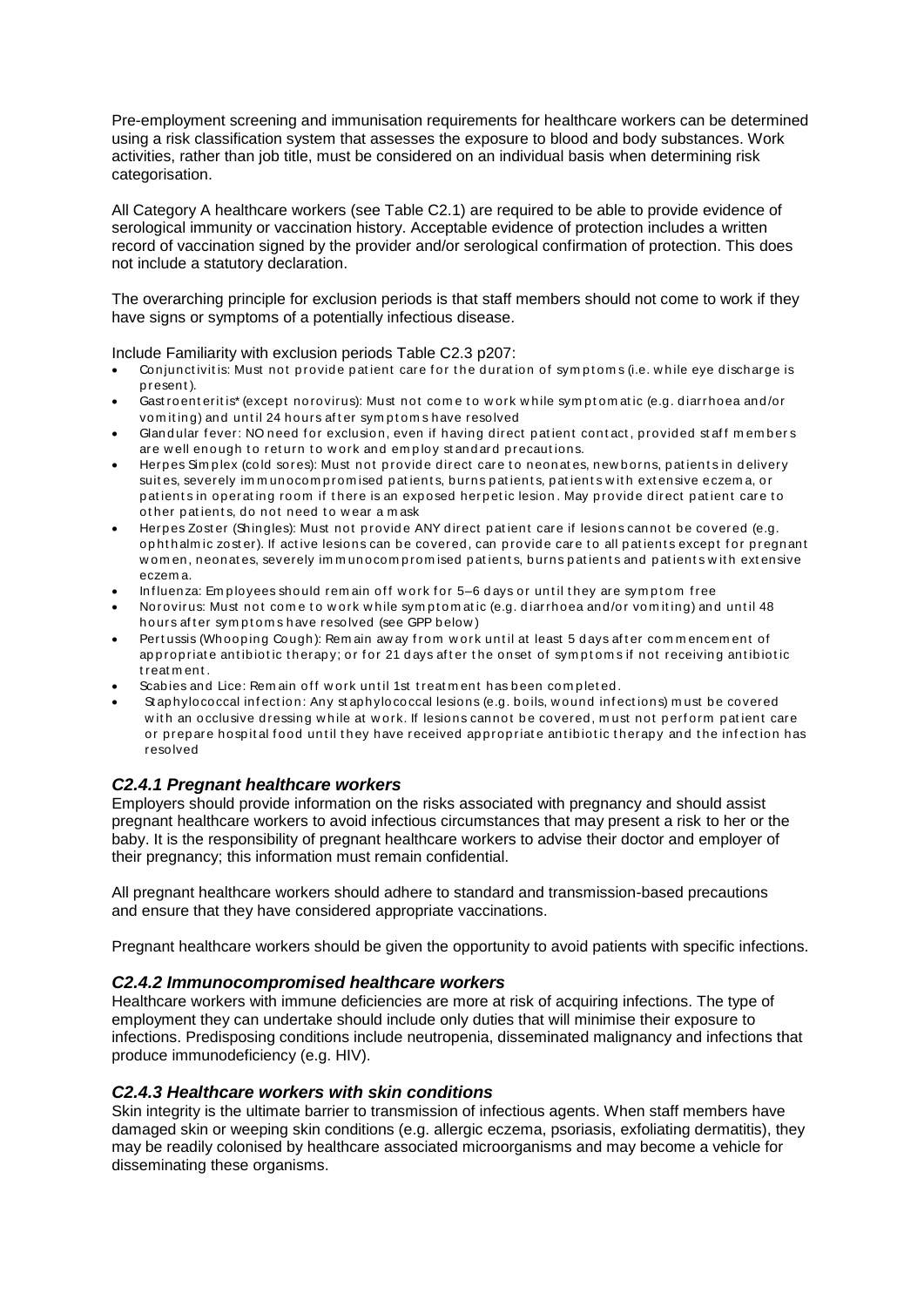Healthcare workers in this situation should be identified by personal history screening when they start employment, and need to be informed of the risks they may pose to patients. Any damaged skin must be appropriately covered before healthcare workers carry out procedures. Consideration must be given to providing these staff members with appropriate, individual PPE such as specific types of gloves, hand hygiene product and moisturising lotion.

Healthcare workers who carry a bloodborne virus have a clear responsibility to follow the treatment recommended by their doctor and modify their involvement in direct patient care.

# *C2.6.2 Managing risk of exposure*

Exposures that might place a healthcare worker at risk of hepatitis B virus, hepatitis C virus, HIV or human T-cell lymphotropic virus type I (HTLV-I) are percutaneous injury (e.g. needlestick or cut with a sharp object) or contact of mucous membrane or non-intact skin (e.g. exposed skin that is chapped, abraded, or affected by dermatitis) with blood, tissue or other potentially infectious body substances.

Each healthcare facility should have a policy on the management of needlestick injuries, and on providing immediate post-exposure advice for sharps injuries and other blood or body substance incidents involving healthcare workers, as generic policies may not be relevant to individual settings (e.g. access to care, especially after hours).

# *C3.4 Example of education in practice—hand hygiene*

Hand hygiene is the most important of the infection prevention and control strategies. According to the *Hand Hygiene Australia Manual*, healthcare workers must perform hand hygiene before and after every patient contact to prevent patients becoming colonised with pathogens from other patients and the healthcare facility environment. Emphasis must also be placed on preventing the transfer of organisms from a contaminated body site to a clean body site during patient care. The latest guidelines also recommend hand hygiene after contact with inanimate objects, including medical charts and equipment in the immediate vicinity of the patient.

# *C3.5 Patient engagement*

Informing patients and carers about infection prevention strategies and taking their experience and feedback into account are pivotal to safe and effective clinical care. Patient engagement is not just about giving information, it is a process of informing, listening and interacting that gives patients the skills and knowledge to be actively involved in their own health care, give feedback and participate in quality improvement activities.

Through open, respectful interactions with healthcare workers, patients and carers can be given information and support to ensure that they are able to maintain a safe environment in which they receive their care (e.g. information on caring for wounds, basic advice on hand hygiene and spread of infection).

# *C4.6.1 Notifiable diseases*

Notifiable diseases in Australia are listed at: [http://www.health.gov.au/internet/main/publishing.nsf/Content/cda-surveil-nndss-casedefs-distype.htm.](http://www.health.gov.au/internet/main/publishing.nsf/Content/cda-surveil-nndss-casedefs-distype.htm)

# *C6.1 Facility design and its impact on infectionprevention and control*

Infection prevention and control requirements are critical to the planning of a healthcare facility and need to be incorporated into plans and specifications. All areas of a healthcare facility should be designed, constructed, furnished and equipped to minimise the risk of transmission of infection. In particular, the design and layout of the facility should facilitate the application of standard and transmission-based precautions by all staff.

# *C6.2.1 Reducing airborne transmission*

Reservoirs for airborne pathogens include (Ulrich & Wilson 2006):

- dust (e.g. spores of *C. difficile* or *Aspergillus*)
- aerosols (e.g. TB, severe acute respiratory syndrome [SARS], influenza, chickenpox)
- skin scales shed by patients infected with MRSA.